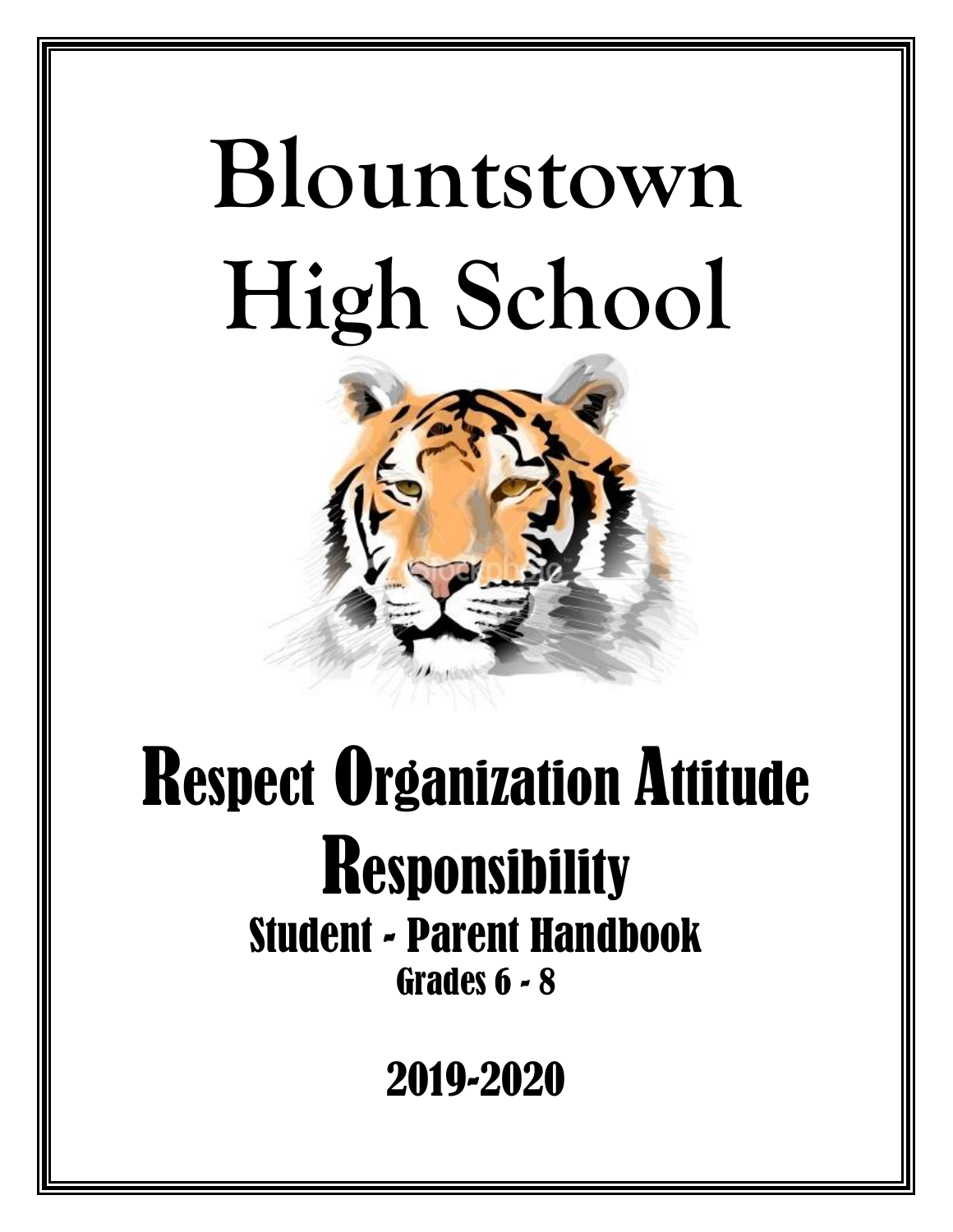## Blountstown High School Ì

Student / Parent Handbook Grades 6 - 8

2019-2020

### Calhoun County School District

Darryl Taylor Jr., Superintendent Debbie Williams, Assistant Superintendent

School Board Members

Danny Hassig Ray Howell Clifford Newsome Danny Ryals Ken Speights

Tracy Wood, Principal Link Barber, Assistant Principal Wendy Guilford, Assistant Principal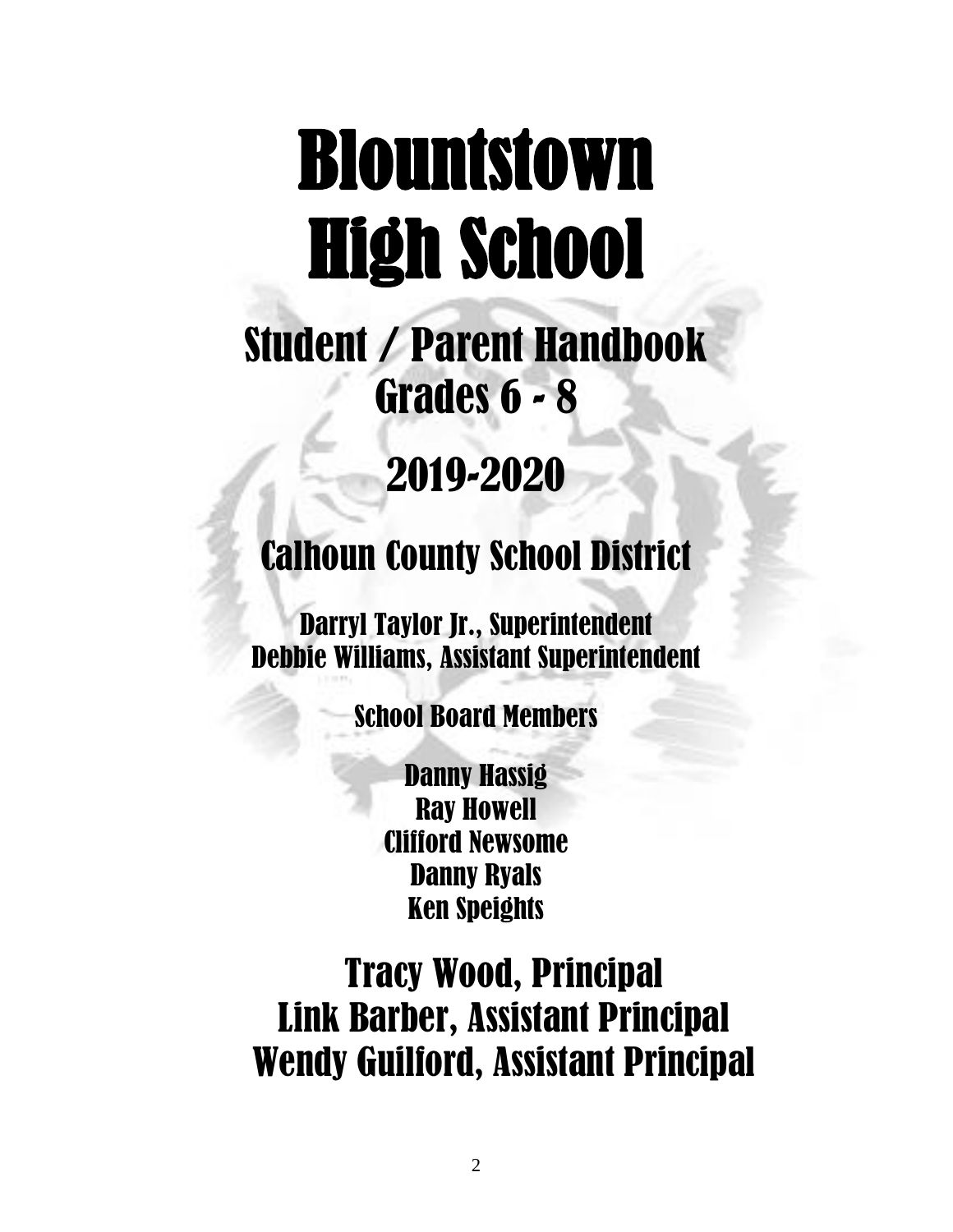#### **TABLE OF CONTENTS**

Blountstown High School Mission Statement - Beliefs

#### **Pupil Services**

Lunchroom **Medication Telephone** 

#### **Attendance Information**

Attendance Policy School Hours Parent Drop-off and Pick-up **Truancy** Tardy Policy

#### **Promotion and Grading Information**

Regular School Promotion Grading Policies and Determination Florida Statewide Grading Scale Report Cards Honor Roll 8<sup>th</sup> Grade Recognition Ceremony

#### **Suspension Policies**

**Suspension** In-School Suspension and Out of School Suspension

**Dress Code Policy**

#### **Cell Phone and Electronic Device Policy**

#### **General Information**

Student Activities Eligibility Student Athletic Eligibility Athletic Contests and Extra-Curricular Activities Track Meet Check-out Policies Restroom Trip Leaving the Classroom School Trips Field Trips **Textbooks** Student Areas Student Lockers **Corridors** Care of the Buildings and Grounds Bus Students Emergency Procedures Balloons Visitors Physical Education

#### **General Reminders Parents Right to Know Patriotic Program Rules 1003.44 F.S. Additional Educational Choice Options 1003.3101 Teacher Teaching Out-of-Field**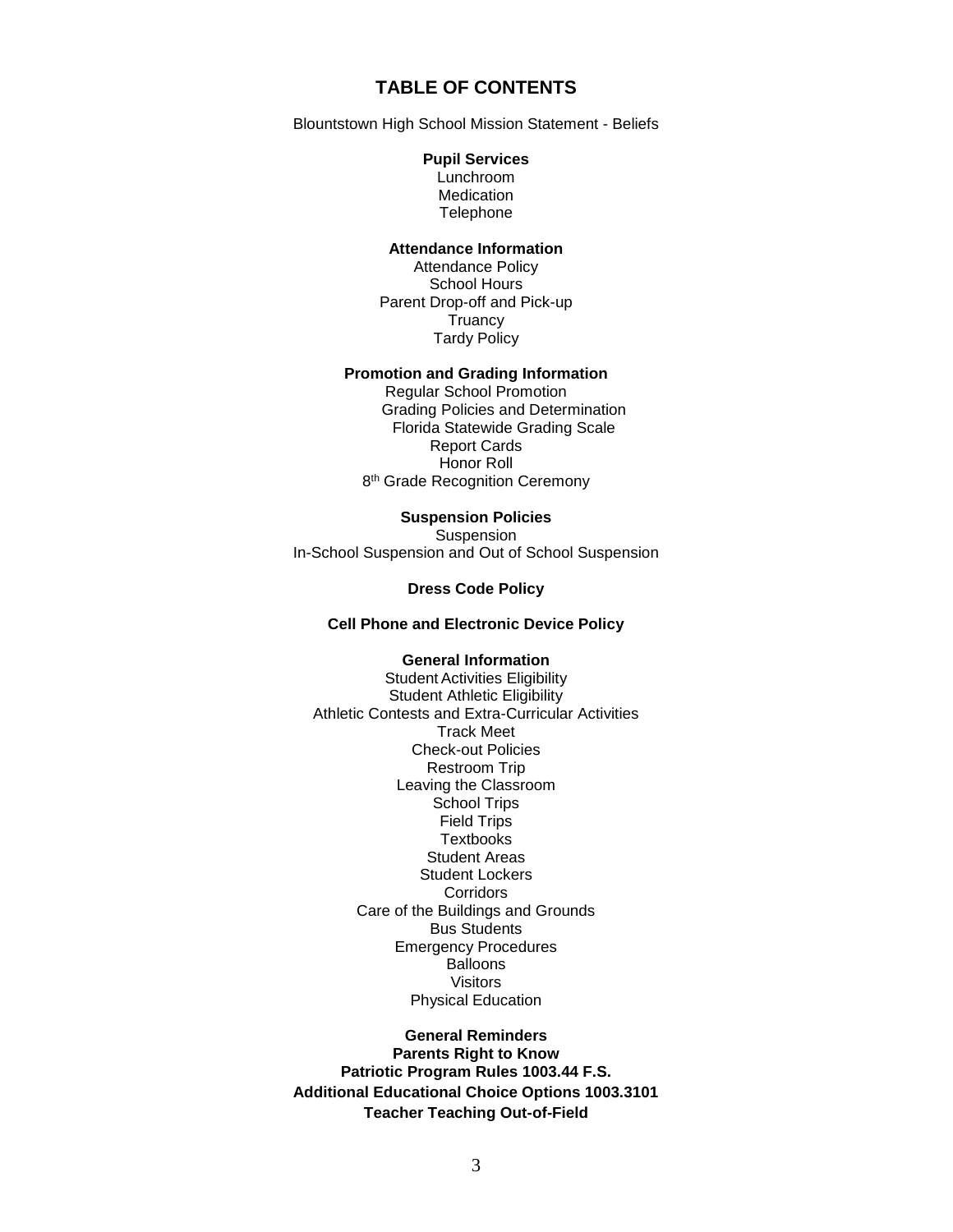#### **Calhoun County School District**

Calhoun County School District strives to be a world class school system; by preparing today's students for tomorrow's world.

#### **Blountstown High School**

#### **Mission**

Blountstown High School is a place where students, faculty, parents, and community are a team committed to rigorous education and quality experiences in order to produce responsible and productive citizens who are life-long learners in a global society.

#### **Beliefs**

Blountstown High School will produce graduates who are well prepared to meet their potential as productive and life-long learners in a diverse and ever-changing world. We believe that:

- Learning is the chief priority of school;
- Students should be responsible for their own learning with the guidance and support of teachers, parents, and the community;
- A safe, secure, and clean environment promotes learning and fosters positive self-esteem;
- Positive relationships and mutual respect among students and teachers are essential for learning;
- Curriculum must be both challenging and flexible;
- Current technical literacy is vital for students' success; and
- Creating life-long learners is a joint responsibility of administrators, teachers, parents, and the community.

#### **Pupil Services**

**Lunchroom:** Students are encouraged to participate in the school lunch program.

No competitive food deliveries from outside vendors will be allowed. Lunch deliveries from a parent will be accepted **only** for that parent's child.

Deposits to student lunch accounts should be made on a timely basis. It is the parent's responsibility to keep abreast of their child's lunch account balance. Parents may access their child's account through Meal Pay Plus or call the cafeteria office for information.

**Medication: All medications/prescriptions** must be checked in through the school office **by the parent** and a permission to dispense form must be completed and signed by the parent. The medication must be in the original prescription container with the student's name on the prescription label. The student will be excused from class at the appropriate time in order to take the dosage. A log of the dispensed medication will be maintained by the office and/or health personnel. **STUDENTS ARE NOT ALLOWED TO CARRY ANY TYPE OF MEDICATION ON THEM AT ANY TIME**.

**Telephone Use:** Students will be allowed to use the office phone before school, at break, at lunch, and during class exchanges. In the event of illness a student will be allowed to call home **immediately.** The delivery of messages causes the interruption of instruction; therefore messages will be delivered to students ONLY in emergency situations.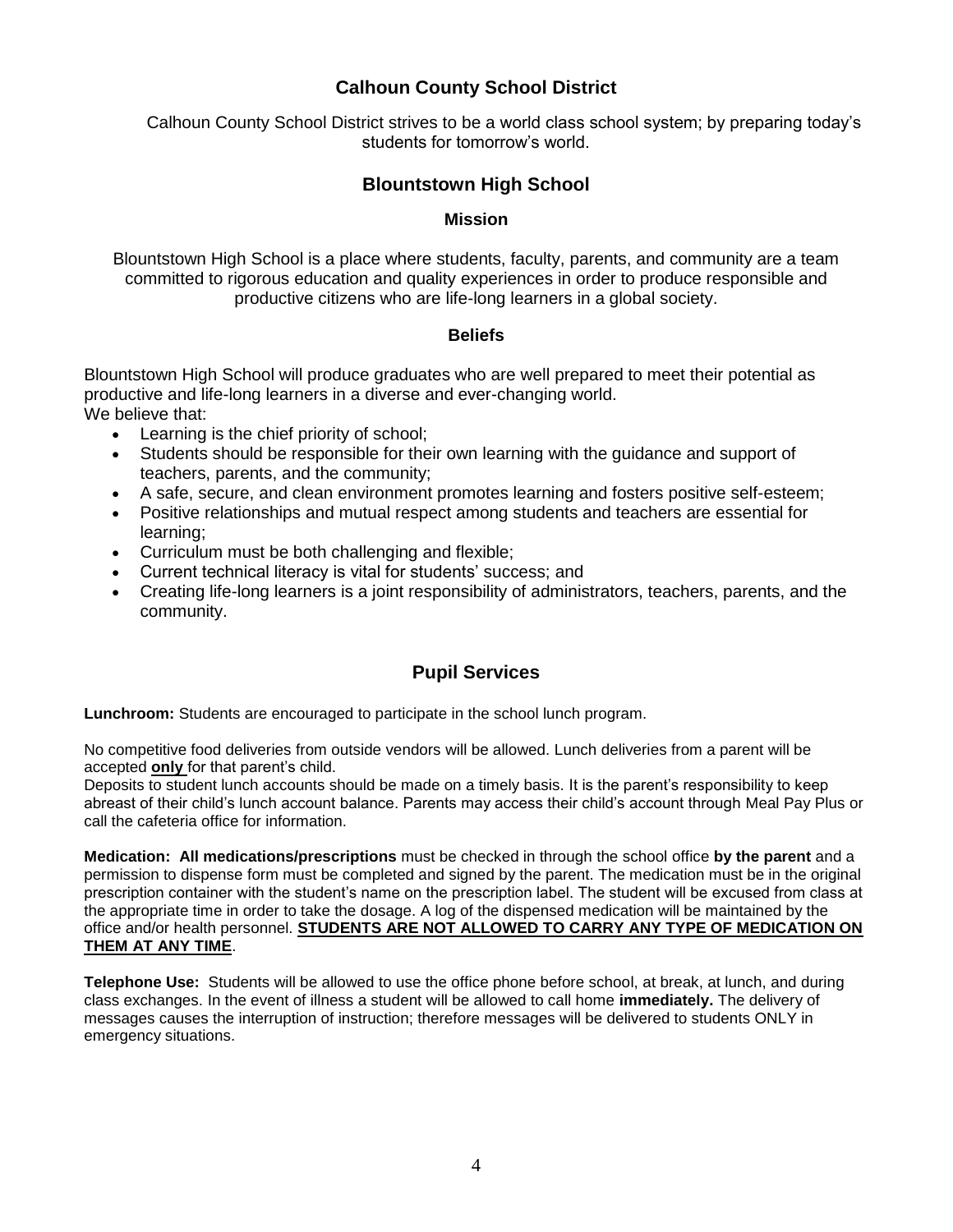#### **Attendance Information**

#### **ATTENDANCE POLICY AND TRUANCY PROCEDURES Grades K-12**

Each parent of a child within the compulsory attendance age shall be responsible for such child's school attendance as required by **F.S. 1003.24. Florida Statute 1003.26** requires the parent of a student to justify each absence of the student. The justification will be evaluated based on adopted district school board policies that define excused and unexcused absences.

Excused absences may only be used for the following legitimate, documented reasons:

- Illness and/or medical care
- Absence for treatment of autism spectrum disorder (HB 7069)
- Death in the Family
- Legal Reasons
- Religious Holidays or instruction
- Financial or other insurmountable circumstances as determined by the prior approval of the principal
- Head lice, a maximum of two days for each occurrence
- Planned absence approved in advance by the principal/designee

Examples of unexcused absences may include:

- Missing the school bus
- **Oversleeping**
- Shopping and/or pleasure trips
- Excessive illness (without physician verification that medical condition justifies a pattern)
- Failure to communicate the reason for the absence with the school

It is the responsibility of the parent(s) or guardian(s) to provide a written statement indicating the reason for **ALL** absences within **three (3) days** of the student's return to school.

A parent note will be accepted for **any three (3)** absences during the grading period. Any other absences will only be excused with a note from a doctor, dentist, school health nurse/aid, funeral program of an immediate family member, or documentation for a legal reason. Final determination of whether an absence or early dismissal is excused or unexcused is the responsibility of the local school principal/designee. Any planned absences, other than medical appointments, must be approved in advance by the principal/designee.

When a student has **three (3) or more unexcused absences** in a class during a nine (9) week grading period, the student will receive a grade of no more than 59 (F).

When a student receives a 59 (F) as a result of unexcused absences, a meeting will be scheduled with the student and/or their parents to discuss the attendance issues. An attendance contract will be offered to allow the student to replace the 59 grade(s). If the student completes the terms of the contract, the 59 grade(s) will be forgiven and replaced with the appropriate grade earned for that grading period at the end of the school year.

#### **Make-Up Work**

- Student must contact their teacher upon returning to school for make-up and assignments
- Make-up work must be turned in within 5 school days from the absence
- When given advance notice of a test or assignment, it must be turned in on the day the student returns to school after the absence
- Missing work due to an absence will be given a grade of "1" until the work is made up. When the make-up period has expired and the work is incomplete, the grade will be changed to"0"
- If the teacher is absent when a student returns to school from an absence, the time to make up work may be extended
- Extension of the amount of time to make-up work can be approved by the principal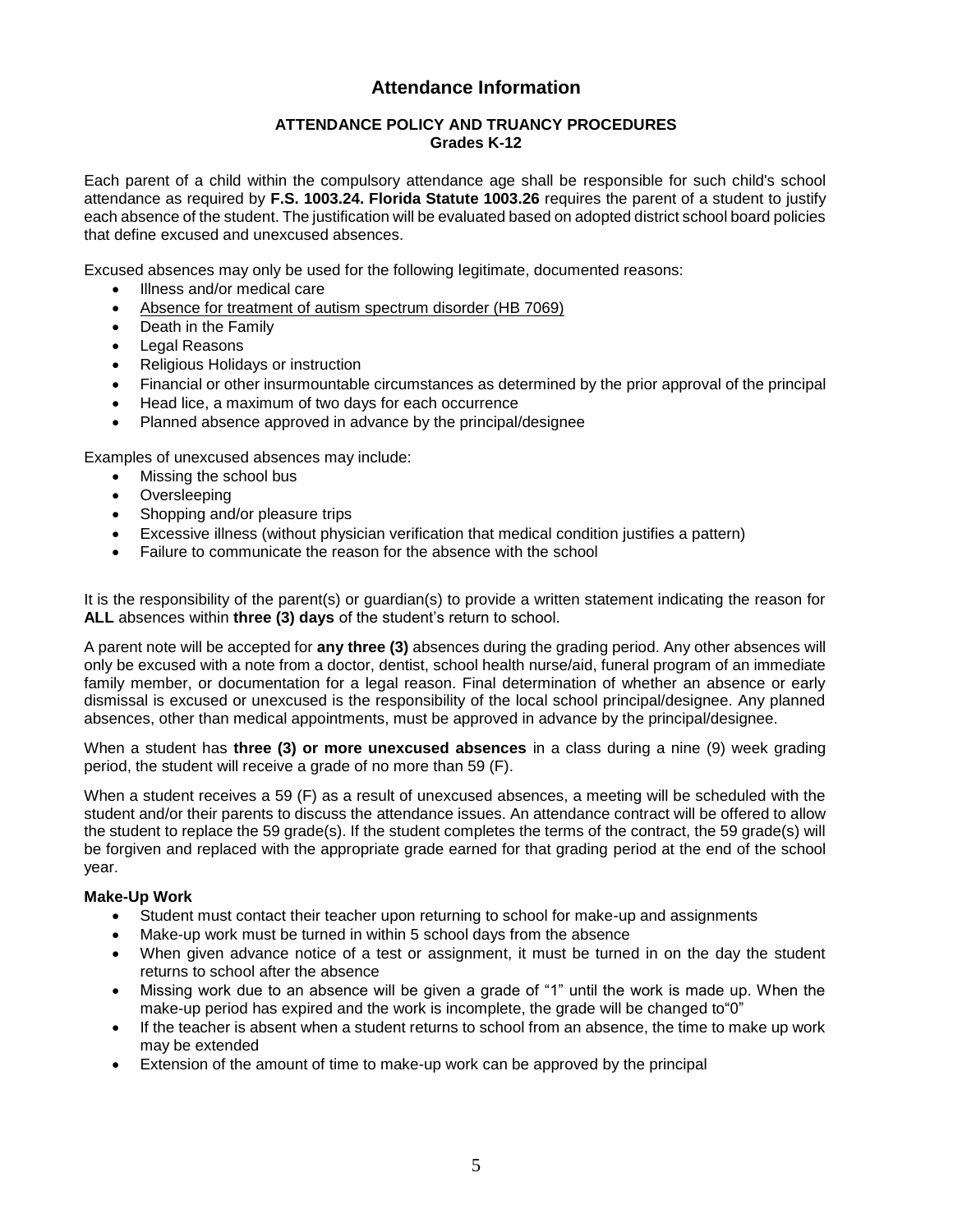For students in grades 6-12, when attending a school sponsored club event or field trip, they must be present the day before the trip and day after the trip for the school sponsored trip to be an excused absence. The principal may excuse the absence for a legitimate, documented reason.

#### **Recurring Illness**

When a student has a recurring or chronic illness, parents will be required to have their medical doctor certify the extent of the illness each nine weeks. **F.S. 1003.24** states if a student is continually sick and repeatedly absent from school, he or she must be under the supervision of a physician in order to receive an excuse from attendance. Such excuse provides that a student's condition justifies absence from more than the number of days permitted by the district school board. The **Physician's Certification Form** must be picked up from the school principal.

#### **Tardiness**

Students are expected to be in class on time and remain in class until the end of the class period. Students who arrive to class 10 minutes late or leave class 10 minutes early will be issued a Late Absence for that period. The school principal will determine if the Late Absence is excused or unexcused. Three unexcused Late Absences in a grading period will be considered an unexcused absence for that period.

Incentives for good attendance are encouraged, but will be at the direction of the individual school principals.

Students with a continued pattern of absence will be referred to Truancy Court.

#### **SCHOOL RESPONSIBILITY AND AUTHORITY RELATED TO TRUANCY**

If a student has had at least five (5) unexcused absences, or absences for which the reason is unknown, within a calendar month or ten (10) unexcused absences, or absences for which the reason is unknown, within a 90 calendar day period, the student's primary teacher shall report to the school principal/designee that the student may be exhibiting a pattern of non-attendance.

The principal shall, unless there is clear evidence that the absences are not a pattern of nonattendance, refer the case to the school's child study team to determine if early patterns of truancy are developing.

If the child study team finds that a pattern of nonattendance is developing, whether the absences are excused or not, a meeting with the parent must be scheduled to identify potential remedies.

After fifteen (15) unexcused absences accumulate within any ninety (90) calendar days, the District will determine the appropriate steps for the enforcement of the Florida Compulsory Attendance Statute, **Florida Statute 1003.21.**

#### **Attendance at BHS is recorded by the class period. Please keep this in mind when monitoring your child's absences.**

**School Hours:** The normal school day is from 7:45 A.M. to 2:38 P.M. Town students should refrain from coming on campus before 7:15 each morning and leave campus by 3:00 p.m. each afternoon as adequate supervision will not be present to guarantee their safety. **THERE IS NO STUDENT SUPERVISION PROVIDED BEFORE 7 A.M.** In the event of inclement weather, students will proceed indoors as directed by duty teachers.

**Parent Drop-off and Parent Pick-up Locations:** Students should be dropped off in the morning and pick up in the afternoons in the front parking lot in front of the auditorium. Upon arrival at school, all students should report to the lunchroom and follow the direction of the duty personnel. **Parents are advised not to arrive before 2:30 p.m. for afternoon pick-up.**

**Truancy:** Any student who has excessive unexcused absences during a grading period may be referred to a truancy hearing.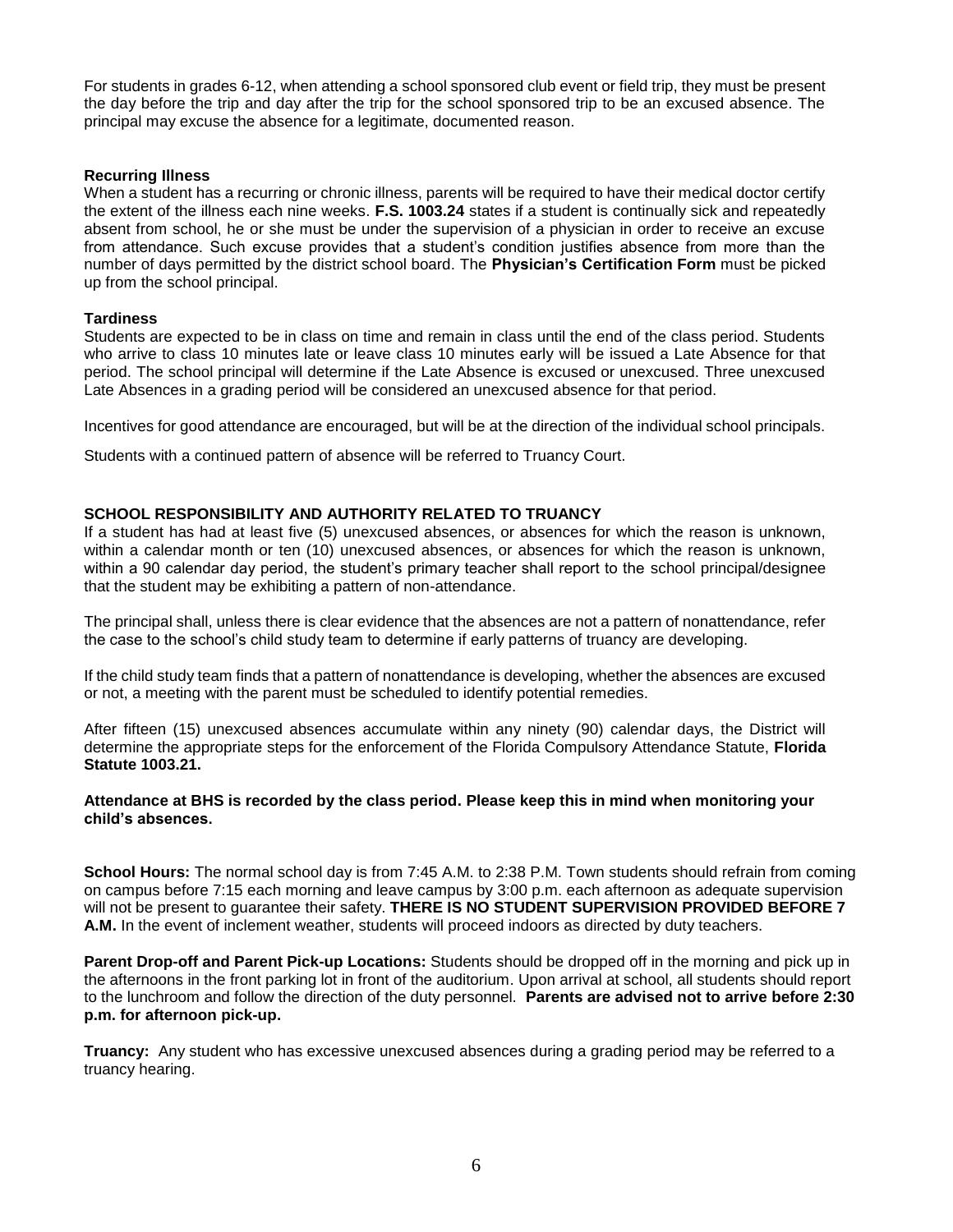#### **Promotion and Grading Information**

**Regular School Promotion:** In order to be promoted to the next higher grade a student must;

- 1. Meet the state approved curriculum framework outcomes.
- 2. Pass ALL core courses (Reading, Math, Language Arts, Science, and Social Studies.)

#### **Grading Policies and Determination:**

- 1. Each nine weeks average grade in each subject shall be derived as follows: There shall be a minimum of 13 recorded grades in a grading period, at least nine of the thirteen should be daily grades and four derived from tests, reports, notebooks, book reports, projects, and special assignments. The daily average grade will count as 33%, and the average test grade will count as 67% of the nine week grade in any subject.
- 2. Explanation of daily grades

Examples of daily grades are routine homework assignments, both written and/or reading assignments, daily papers done in class, participation when discussions are being held in class or when a question and answer session is taking place, evidence of diligent study when reading assignments are made in class, or a brief daily test. When necessary, each teacher should keep at least six to nine samples of daily work each nine weeks to document the quality of work that is being done and the daily grades being given. At least one daily grade will be recorded each week of the nine week grading period to reflect that week's work.

3. Absences

An **excused** absence will be given if a student has a written statement from the parent or legal guardian (see "Attendance policy") indicating that the absence was due to one of the following reasons:

- a. Illness and/or medical care
- b. Death in the Family
- c. Legal Reasons
- d. Religious Holidays or instruction
- e. Financial or other insurmountable circumstances as determined by the prior approval of the principal
- f. Head lice (a maximum of two days for each occurrence)
- g. Planned absence approved in advance by the principal/designee

When a student is absent from school and wishes to make up a test or work missed, the student must contact the teacher upon returning to school unless the teacher is absent, in which case each day of the teacher's absence would extend the time allowed for a student to request make-up work. Make-up work must be done within 5 school days or extended with administrator approval. If a student has been given advance notice of a test or assignment the student must take the test and hand in the assignments on the day of his/her return to school.

- 4. The semester average grade will be determined as follows:
	- 6<sup>th</sup>, 7<sup>th</sup>, and 8<sup>th</sup>Grade
		- a) Each nine weeks grade will be 50%
- 5. When a final grade is given in a subject at the end of the school year such grades will be derived by averaging the semester grades.
- 6. At the teacher's discretion, extra credit points may be earned by a student during a nine weeks session in a subject. From 1-3 points may be earned by each student for an assigned project, report, or other special assignment which is approved by the teacher in advance provided the assignment relates to appropriate classroom studies. Special assignments must be above and beyond any other classroom assignments made during the nine weeks grading period. Extra points are to be added to the average grade for the nine weeks.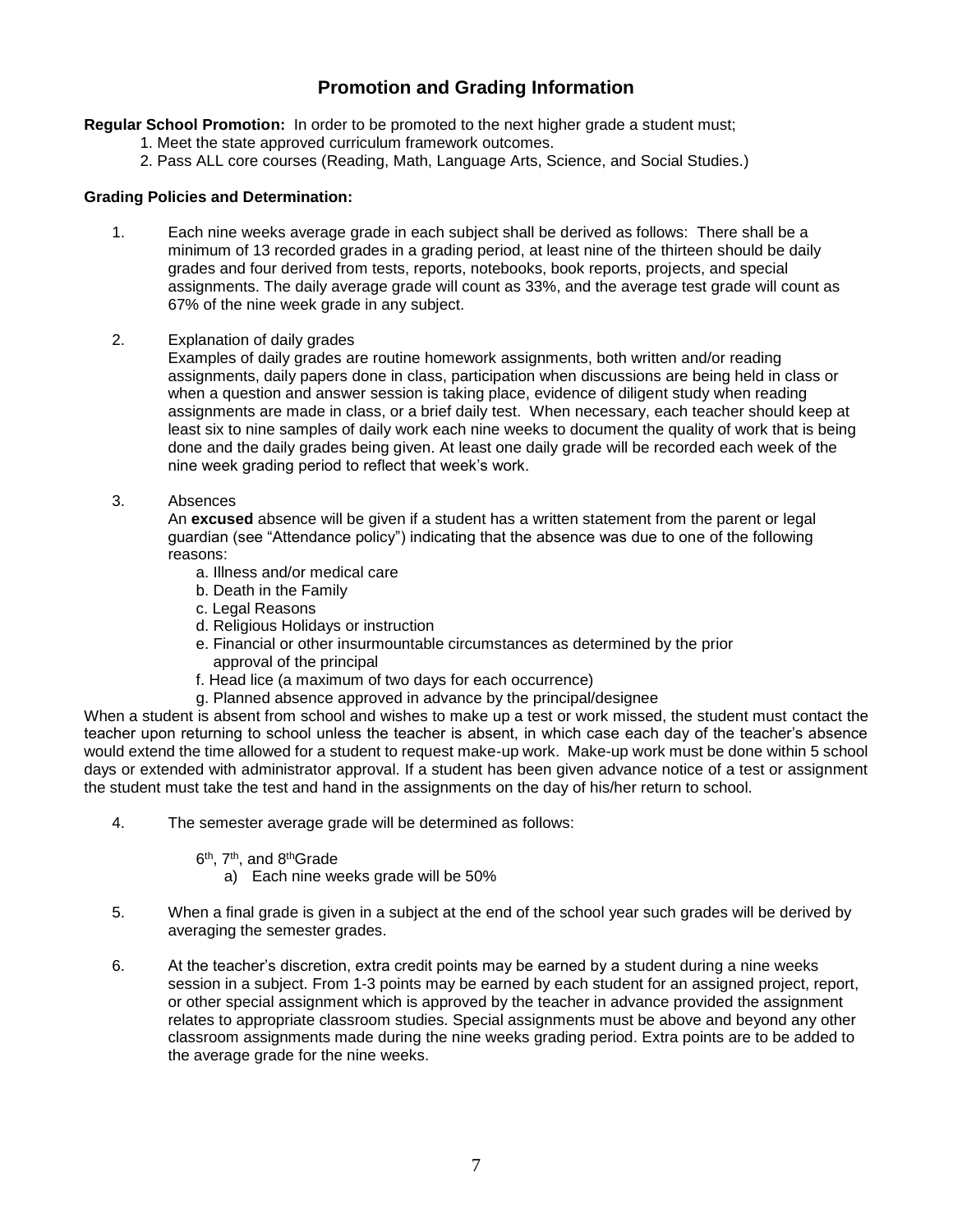#### **Florida Statewide Grading Scale:**

| Grade | Percent  | Grade Point Value (GPA) |
|-------|----------|-------------------------|
| A     | 90-100   | 4.0                     |
| B     | 80-89    | 3.0                     |
| C     | 70-79    | 2.0                     |
| D     | 60-69    | 1.0                     |
| F     | $0 - 59$ | 0.0                     |

**Report Cards:** Report cards will be issued after the close of the nine weeks grading period as directed by the district schedule. Students should make sure that parents receive their report cards.

**Honor Roll:** Students who make all "A's" for any nine weeks period will make the A honor roll for the nine weeks. No grade below an "A" will be allowed. Students who make all "A's and B's" for any nine weeks period will make the "B" Honor Roll. No grades below a "B" will be allowed.

#### **Suspension Policies**

**Suspension:** In the event of suspension, the student will be given a letter describing the type of suspension, the nature of the offense, the period of the suspension, the effective date, and the date in which the student may return to regular classes or school. This letter is to be taken home to parents.

**In-School and Out-of-School Suspension (ISS and OSS):** At the discretion of the Principal or Designee, a student may receive In-school suspension (ISS) or Out-of-school suspension(OSS) for a period of not more than ten consecutive days. A student may not return to school until the ISS or OSS assignment is completed. Class work missed as a result of the Out-of-school suspension must be requested by and picked up by the parents. The work is due upon returning to school from the suspension. Each student shall receive full credit for such work.

#### **Dress Code**

Students have the responsibility to dress appropriately while on the school grounds during the regular school day. A student's dress should show respect for self and others and shall not be permitted to disrupt the teaching and learning environment. Each school board shall adopt a dress code policy that prohibits a student, while on the grounds of a public school during the regular school day, from wearing clothing that exposes underwear or body parts in an indecent or vulgar manner or that disrupts the orderly learning environment. **F.S. 1006.07(2)(d).** The final determination shall be that of the Principal or their designee.

#### **Students Grades 3-12**

Student dress and personal grooming are the responsibility of the student and parent. In the final analysis, the building administrator has the responsibility to interpret that which negates a reasonable standard of conduct and appearance. For students in grades PK-3, the principal will determine if the circumstances require implementation of these guidelines. Students whose personal attire or grooming distracts or may distract others from school work shall be subject to the following:

1st offense –Verbal warning, parents called, allowed appropriated time to make required changes and return to class. (Class time missed will be unexcused.)

2nd offense - Disciplinary action will be taken after required changes are made. The student is ineligible to participate in any extracurricular activity for a period not to exceed 5 days and the school principal must meet with the student's parent or guardian.

3rd offense - Three days of In-School Suspension will be assigned after required changes are made, the student is ineligible to participate in any extracurricular activity for a period not to exceed 30 days, and the school principal must call and send a written notice of such to the student's parent or guardian.

All additional infractions will be treated as Insubordination.

Students must comply with the following rules:

1. Footwear is required while on school property for reasons of health and safety.

2. Shirts must be worn at all times. Tank tops, see-through materials worn without undershirts, and halter tops shall not be worn to school.

3. Shirts must be long enough to cover the stomach and back area completely at all times. (When hands are fully extended above the head, etc.)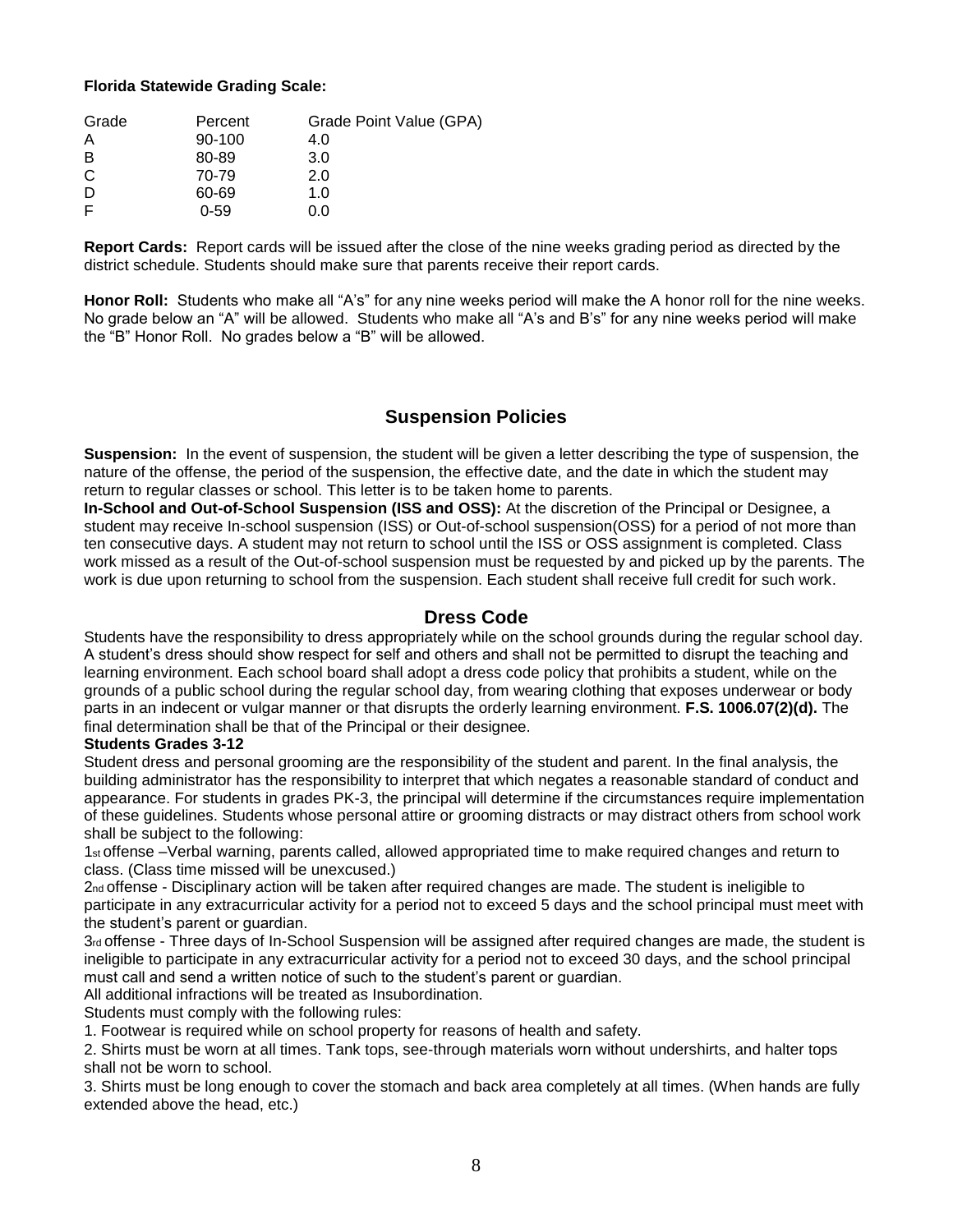4. Spaghetti-strap or strapless shirts or dresses are not permitted. Sleeveless shirts or dresses for females must be **4** fingers wide at the shoulder.

5. Male students cannot wear sleeveless shirts.

6. Female clothing shall not expose any cleavage.

7. A student's attire must cover all undergarments.

8. Appropriate shorts and skirts are allowed if they are no more than 5 **inches** above the kneecap when the student is standing. This rule applies even if biking shorts, tights or leggings are worn under the shorts or skirts.

9. No biking shorts, spandex material, or tight fitting shorts/clothing may be worn.

10. Jeans with holes, the holes can't be any higher than 3 inches above the kneecap when the student is standing.

11. Drop pants or shorts (those worn below the waistline or those that display what is or appears to be an undergarment) will not be permitted for any students.

12. Hats, caps, and head scarves are not allowed to be worn in the building, but individual schools may impose more stringent rules with School Board approval. Pajamas, bedroom slippers, bandanas, kerchiefs, head stockings, hair rollers, and combs shall not be worn at school. This attire may be allowed for special occasions with principal approval.

13. Clothing that promotes or endorses vulgar, alcoholic, tobacco, sexual, or offensive themes are prohibited. 14. Tattoos or body art that promotes or endorses vulgar, alcohol, tobacco, sexual, gang or offensive themes must be covered at all times.

15. Any clothing that is or could be interpreted as gang related is prohibited at school.

16. Wallet chains, "dog" collars, or other inappropriate chains or jewelry will not be allowed.

17. No visible body piercing except earrings will be allowed for students in grades PK-8

18. Any other items worn or carried that are deemed inappropriate by the Principal are prohibited.

19. Inappropriate items confiscated (tongue rings, nose rings, inappropriate items of clothing, etc.) may be picked up in the office by the parent or legal guardian.

#### **ADDITIONAL RULES AND/OR REGULATION OF INDIVIDUAL SCHOOLS**

Individual schools shall provide copies of specific rules and/or regulations that may be indigenous to that specific school and a copy of same shall be provided for each student. No rules shall be promulgated and enforced which are inconsistent or in violation of school board policy as set forth.

#### **Cell Phone and Electronic Device Policy**

#### **Cell Phones and Other Electronic Devices**

Upon entering the school campus, **students in grades PK-8**, must have cell phones and other electronic devices turned off and stored in their backpack, purse, or locker. The use of cell phones and other electronic devices is not allowed during the school day or anywhere on the school campus at any time unless the classroom teacher or administrator allows the use of the devices for a particular lesson or activity. Students who violate the district policy shall be deemed to have created a disruption to the instructional environment and are subject to disciplinary action. Individual schools may impose more stringent rules with School Board approval. For **students in grades 9-12**, cell phones and electronic devices can only be used before school, at break, during lunch, after school and while being transported on district vehicles. During class time all cell phones and other electronic devices shall be turned completely off and kept out of sight. Cell phones and other electronic devices cannot be visible or utilized during class without the teacher's permission; this includes restroom visits or the library during class time. Students who violate the district policy shall be deemed to have created a disruption to the instructional environment and are subject to disciplinary action.

1. Students shall be personally and solely responsible for the security and their cell phones and electronic devices. The school and the Calhoun County School District shall not assume responsibility for the theft, loss, or damage of a device, or unauthorized calls made on a cell phone.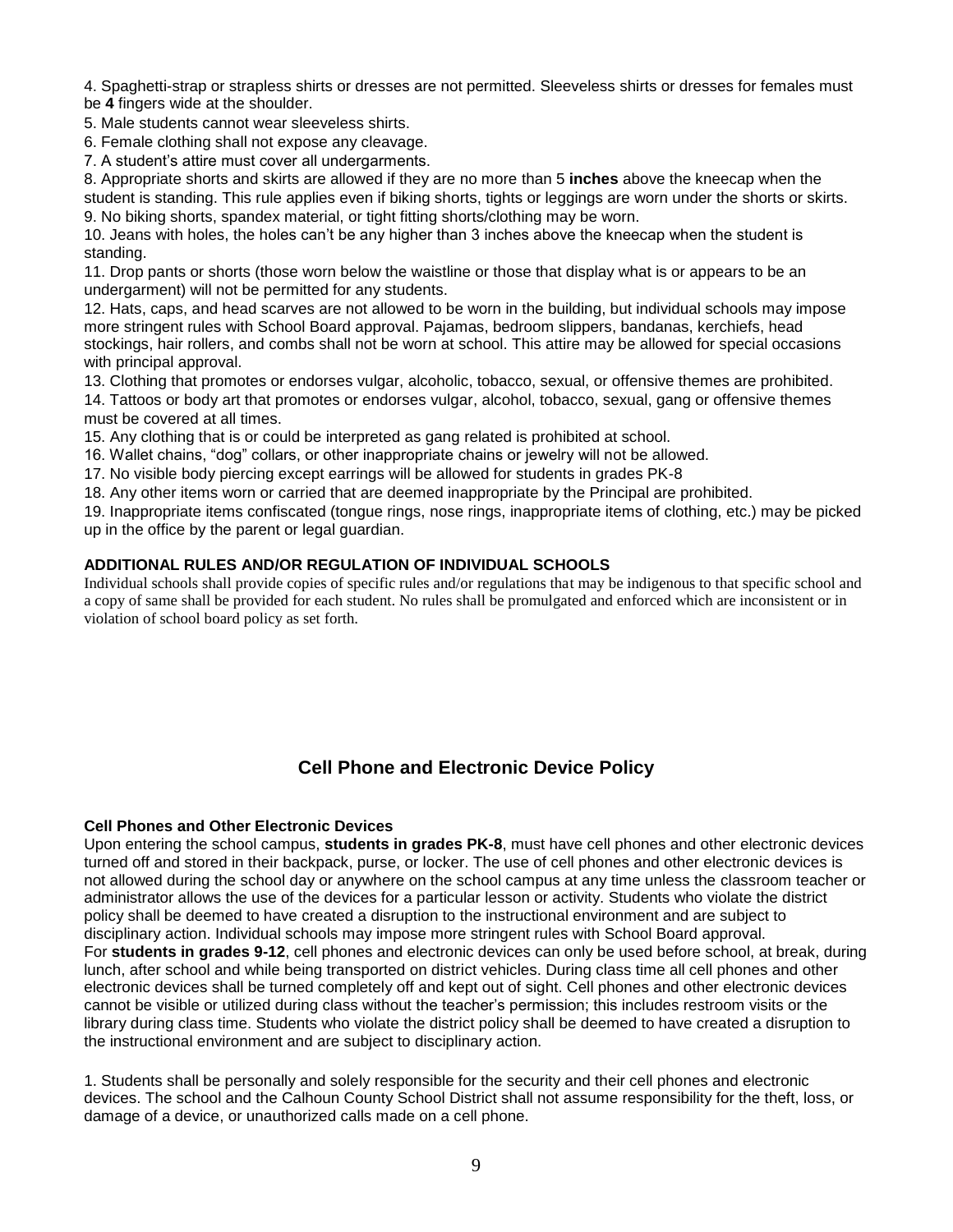2. Students may not have cell phones and personal electronic devices in their possession during testing, including state testing, as it may invalidate test results.

3. Emergency calls to students should be made through the school office.

4. Any disruptive, harassing or other inappropriate use of a cell phones and electronic device in violation of this policy or school rules, shall be cause for disciplinary action. Inappropriate use includes, but is not limited to: a. texting, phoning or web browsing during prohibited times;

b. taping conversations, music or other audio at any time;

c. photography or ideography of any kind at any time;

d. sexting;

e. any activity that could in any manner infringe upon the rights of other individuals, including but not limited to students, teachers, and other staff members.

5. The school administration reserves the right to confiscate **cell phones** and electronic devices if there is reasonable suspicion that the student was using the device in violation of school policy or law.

| 1 <sup>st</sup> Offense | Warning                             | Student May Pick Up the Confiscated |
|-------------------------|-------------------------------------|-------------------------------------|
|                         |                                     | Device at the End of the Day        |
| 2 <sup>st</sup> Offense | Contract                            | Parent/Guardian Must Pick up the    |
|                         |                                     | <b>Confiscated Device</b>           |
| 3rd Offense             | Grades 6-12---Up to 3 days ISS      | Parent/Guardian Must Pick up the    |
|                         |                                     | <b>Confiscated Device/Referral</b>  |
| 4 <sup>th</sup> Offense | Grades 6-12---Up to 5 days ISS      | Parent/Guardian Must Pick up the    |
|                         |                                     | Confiscated Device and loss of cell |
|                         |                                     | phone privileges while at           |
|                         |                                     | school/Referral                     |
| 5 <sup>th</sup> Offense | Grades 6-12--- The option of a CARE | Parent/Guardian Must Pick up the    |
|                         | placement pending Administrative    | Confiscated Device and loss of cell |
|                         | Review                              | phone privileges while at           |
|                         |                                     | school/Referral                     |

Consequences for Violation of Cell Phones and Other Electronic Devices Usage

#### **General Information**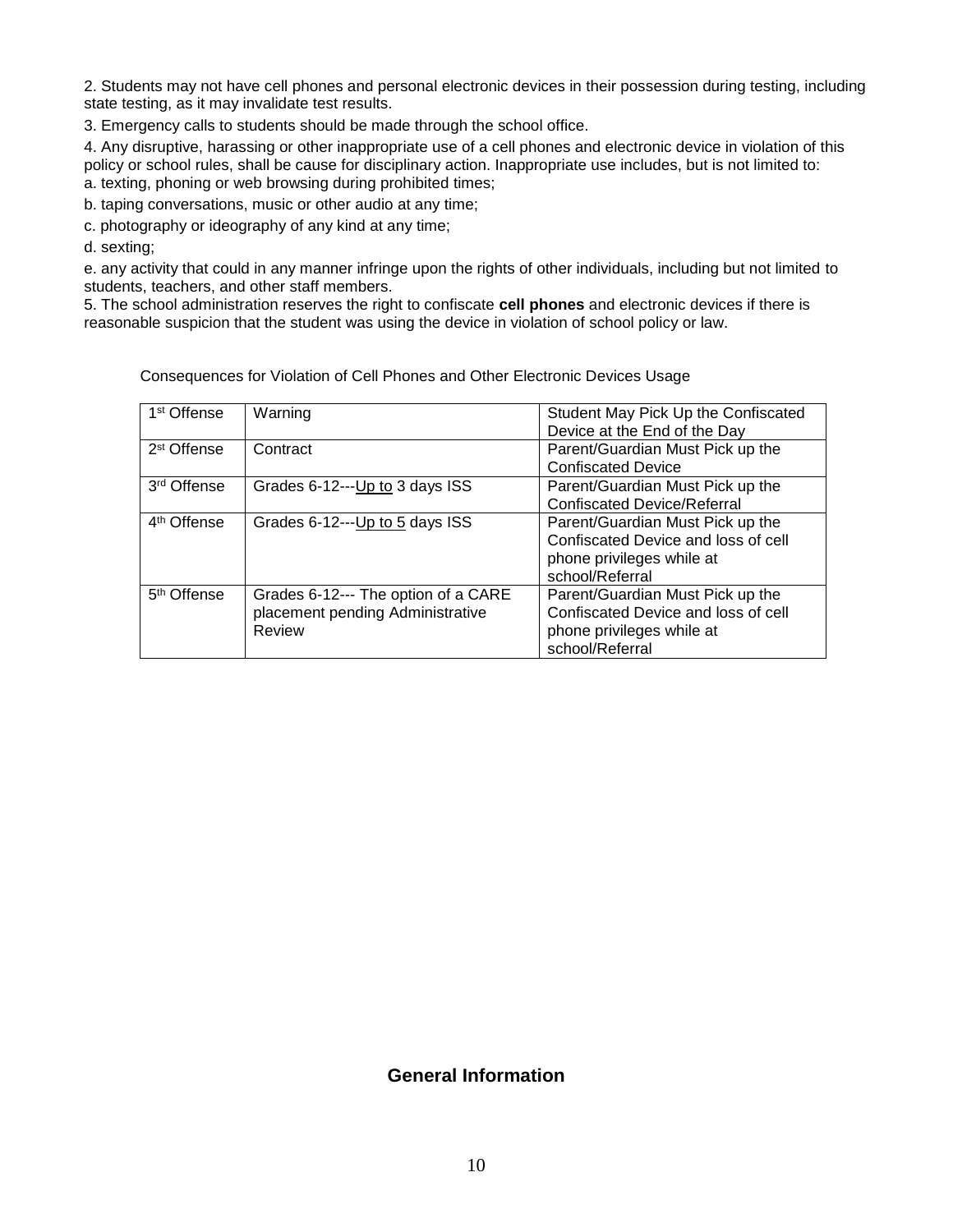**Student Athletic Eligibility:** BHS sponsors several extra-curricular activities. A 2.0 cumulative GPA for the two previous grading periods is required in order for a student to be eligible. It is up to each activity sponsor to check on the students GPA. All first time  $6<sup>th</sup>$  graders who are regularly promoted, will be eligible at the beginning of their 6<sup>th</sup> grade year to participate. If a student's GPA falls below a 2.0 any time during a yearlong extra-curricular activity, the student will be on probation for one grading period, and after that time the cumulative GPA for the two previous grading periods must be pulled up to at least a 2.0 GPA or the student will be dismissed from the extracurricular activity. Students must also not have more than two N's or no U's from the two previous grading period. Any player receiving in-school or out-of-school suspension during the season will be subject to consequences as outlined in team rules.

**Athletic Contest and Extra-Curricular Activities:** Any student that conducts his or herself in an unsportsmanlike manner or is corrected for misbehaving at either middle school or high school events will be barred from future games. These games are for enjoyment and not to be used for any other purpose. Behaviors such as running, horse playing, throwing paper, ice, or any other objects will not be tolerated. All rules which apply in school hours also apply during athletic events as this is a school function. Students should be picked up by a responsible person within 15 minutes of the end of the activity. Parents without phones are to make previous arrangements to pick up their child. The school gates will be locked 30 minutes after an extracurricular event.

**Energy Drinks:** Beginning with the 2013-2014 school year, "Energy Drinks" will not be allowed to be brought to school or consumed at any time during the school day, school sponsored activities, and/or athletic events. If seen, the energy drink will be confiscated. Unopened drinks may be picked up by the parent. Bringing such drinks to school will be seen as defiance of the school's authority and will be disciplined as such.

**Track Meet:** Students attending the county wide track meet must meet the following criteria:

- 1. A 2.0 GPA for the school year,
- 2. No U's in conduct for the school year.
- 3. no more than one N in conduct for the  $3<sup>rd</sup>$  nine weeks,
- 4. not be 16 years of age the day of the track meet, and
- 5. No more than 3 days suspension during the  $2<sup>nd</sup>$  semester.

**Check-out Policies:** Under no condition should a student leave the school grounds or not be in their assigned area during the school day without permission from the office. Doing so will be seen as skipping and ISS will be issued. In the event of illness or medical appointments, the student should get a pass from the teacher and report to the office. The office will contact the student's parents. Once on campus, a student becomes the responsibility of the school and therefore must remain on campus at all times. This includes the time before school in the morning. Anyone not signing out before leaving the campus will be considered for discipline action.

**Debts:** Students owing debts (including, but not limited to, lunch debts, book debts, library debts, homeroom debts, athletic debts, school picture debts, etc.) may be held out of school day activities and extracurricular activities until the debts are satisfied. It is the parent's responsibility to keep abreast of their child's debts. Parents may call the school office for information. Debts incurred in the previous school year and not satisfied, will be brought forward to the new school year.

**Restroom Trips:** Trips to the restroom should be made before school, during break, at lunch, and during class exchanges. Trips to the restroom from classes should be emergencies only. Students who have to leave the room for any reason must have a hall pass and sign the classroom sign-out sheet. Students who have to go to the restroom frequently must have a medical statement on file confirming incontinence.

**Procedure for Leaving the Classroom:** Each student should make every effort to stay in class and be present for teacher instruction and class discussions. No student should leave the classroom without permission from the teacher. Before leaving the classroom, the student should acquire a hall pass from the teacher and sign the classroom sign-out sheet.

**School Trips:** Any trip taken by any class, grade, organization, or group must be planned and cleared through the office at least one month in advance. Make up work for school trips may be done either before or after the trip is taken. Arrangements for work must be made immediately after the trip or the student will receive a zero for the work missed and a report will be made to the sponsor. Students must submit a trip authorization slip for the teacher's signature 3 days prior to the trip. School dress code is still in effect.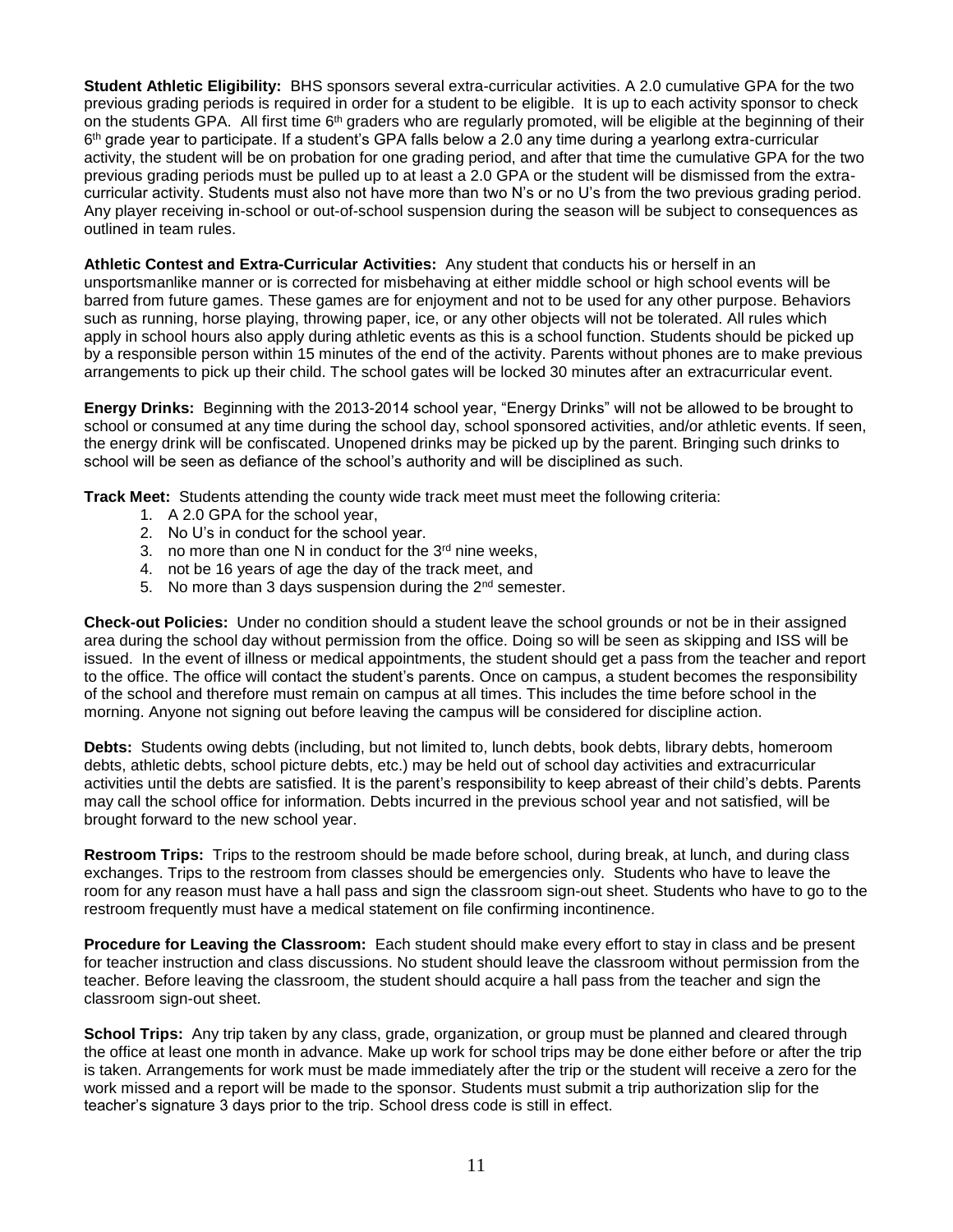**Field Trips:** Students who are excessively absent and/or chronically disruptive and unmanageable in the classroom or on the bus may be suspended from field trips if recommended by the teacher and principal under the following conditions:

- a. The student has four office visits and/or bus referrals for the year; or
- b. The student has more than 2 N's or 1 or more U's in conduct during the year; or
- c. The student has 4 or more ISS and/or OSS days for the year, or
- d. The student has chronic attendance issues.

**Textbooks** The student is responsible for the security and maintenance of all textbooks and materials placed in their care by the school. Books that are carelessly damaged, lost, or stolen will be charged to the student. Books are generally secure when in the possession of the owner or in a locked locker with a private combination. Books must have the owners name inside the front. Book checks will be held periodically. Students not paying damages or replacement costs are prohibited from participating in extra-curricular activities until they are receipted as paid or satisfy the indebtedness through community service on campus as provided by state law.

**Student Lockers:** All students may be issued a locker equipped with a combination lock. When lockers are issued by homeroom teachers, students will be given the locker combination. Students are **not** to give their locker combination to others, are not to share lockers, and are not to trade locker assignments with other students. Students will visit their lockers before school, at break, lunch, and after school to secure supplies and reduce their book load. Students will be given ample time in the afternoon to go to their lockers before busses run.

**Corridors:** Students are to keep to the right at all times, walk orderly, and exit congested areas of the corridors.

**Care of the Building and Grounds:** The care of the school building and grounds should be considered the responsibility of every student. It is the joint responsibility of the teachers and students to take proper care of a room and its equipment. If vandalism or safety becomes an issue in any area an *open upon request* policy will be implemented.

**Bus Students:** Students should follow rules established by the driver. Misbehavior will result in a loss of privilege of riding the bus. If a bus is equipped with seat belts, students must buckle up immediately upon taking their seat, and remain buckled until the bus comes to a complete stop at their destination.

**Emergency Procedures:** Emergency procedures are posted in each room. Please familiarize yourself with them and act accordingly.

**Balloons and Floral Arrangements:** Balloons will not be accepted from florists or parents for delivery to students at school due to safety hazards on busses and other vehicles. Floral arrangements must be in a nonbreakable container to be allowed on buses.

#### **Visitors: PARENTS AND GUARDIANS ARE WELCOME BUT MUST SIGN IN THROUGH THE OFFICE AND RECEIVE A VISITOR'S PASS.** No student visitors will be allowed.

**Physical Education:** All students are expected to participate in physical education. Please observe the following rules as your grades in Physical Education will be influenced by cooperation and participation.

- a. All students are expected to dress appropriately for Physical Education (including tennis shoes).
- b. Students who are unable to participate in P.E. for medical reasons must bring a doctor's note. This note will remain in the student's folder. If there are short periods of time a student is not to participate, the parent must send a note to the P.E. teacher.
- c. Valuables should be checked in to the teacher and not left lying around. Clothing and shoes should be properly marked for identification purposes. All gym lockers should have locks on them and remain locked at all times when a student is not removing or placing clothes in the locker. Anyone caught stealing will be suspended from school and referred to the law enforcement authorities.
- d. If there are any physical defects, such as asthma, heart trouble, etc. which your child may have it is important to advise the P.E. teacher and the school.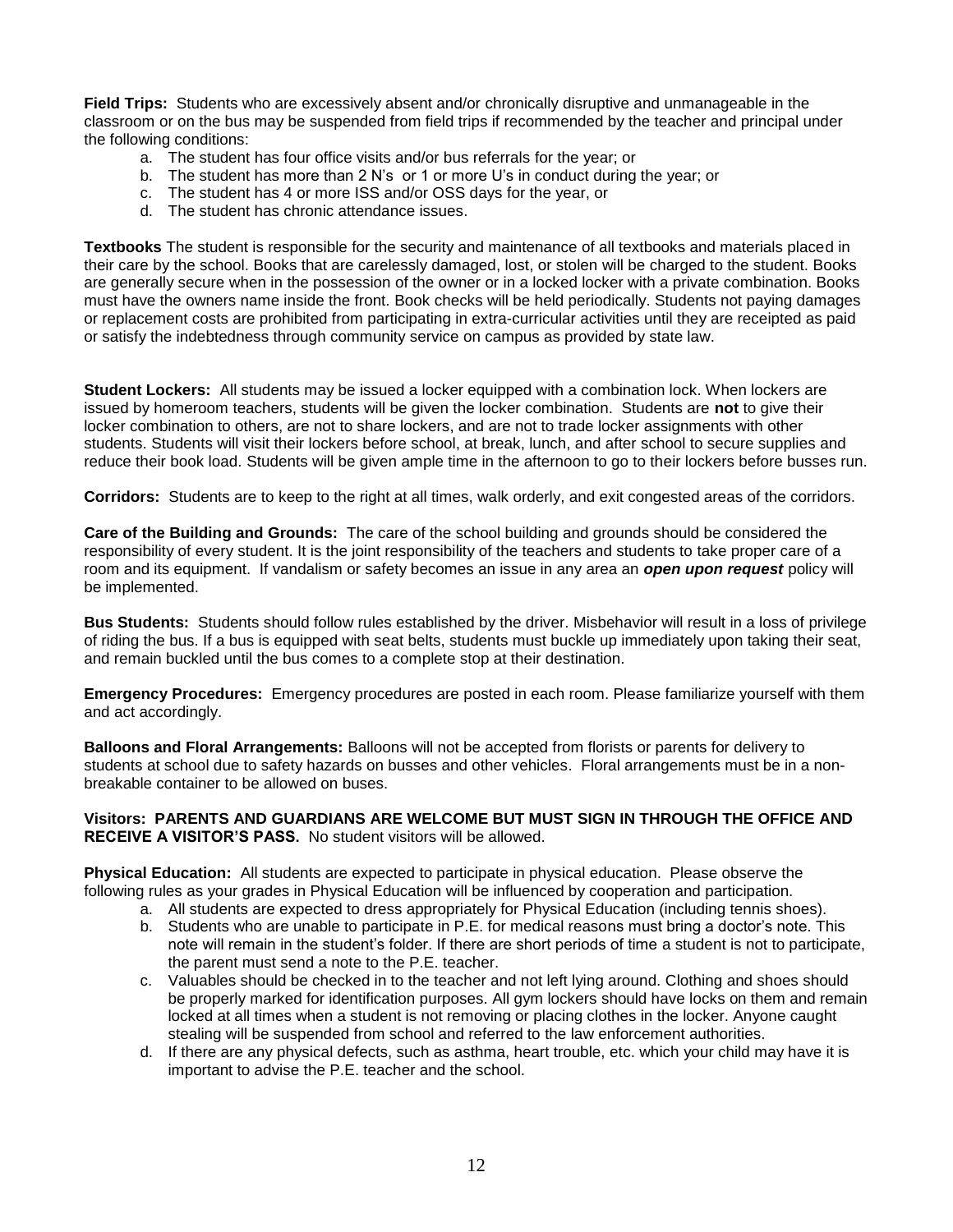**Statement of Non-Discrimination:** Calhoun County School Policy prohibits discrimination in employment and program access, on the basis of race, sex, national origin, marital status, handicap, religion, and age.

#### **General Reminders**

- 1. Items not related to school activities will not be allowed on campus **and will be confiscated.** These items include but are not limited to: knives, brass knuckles, nun-chucks, razor blades, shaving razors, laser pointers, lighters, toys that resemble weapons, pagers, and **ANY ELECTRONIC DEVICES UNAPPROVED BY THE TEACHER.** Any student who is found in possession of any item of this type will be dealt with in accordance with the **Student Code of Conduct.**
- 2. There is to be no throwing of any objects at time other than supervised play.
- 3. Obey **all** school personnel. Do not feel that only one teacher has authority over you. Don't argue with school personnel. If an adult's actions cannot be discussed **privately and politely,** there should be no discussion at that time.
- 4. Address all school personnel by "Mr." and "Mrs." or "Ms.", then the last name. Respond in a polite yes or no manner.
- 5. The following behaviors will not be permitted:
	- a. Running, pushing, hitting, slapping, thumping, kicking, or horse playing in the corridors or any other area of campus.
	- b. Eating food or candy in class.
	- c. Throwing paper on the ground or floor.
	- d. Breaking in line.
	- e. Failing to clean up any spills or dropping of paper or plastic items that may have occurred in the cafeteria.
	- f. Picking up anything from a student's desk other than your own or handling or touching anything on the teacher's or secretary's desk.
	- g. Chewing gum on campus at any time.

#### 6. **Other rules will be brought to your attention as needed.**

#### **Parent's Right-to-Know**

In compliance with the No Child Left Behind Act, The Calhoun County School District is hereby notifying every parent of a student in a Title I school that you have the right to know, at a minimum, the following information:

- The qualifications of the school staff providing instruction to your child.
- Your child's level of achievement in each state academic assessment.
- Whether your child has been assigned to or has been taught for four or more consecutive weeks by a teacher of a core academic subject who is not highly qualified.

An LEA receiving Title I funds will, at the beginning of each school year, also notify the parents of students attending a Title I school that they may request information regarding the professional qualifications of the student's classroom teachers.

Upon the parent's request, the LEA is to provide the following information:

- Whether the teacher has met state qualifications and licensing criteria for the grade level and subject areas in which the teacher provides instruction.
- Whether the teacher is teaching under emergency or other provisional status through which state qualification or licensing criteria have been waived.
- The baccalaureate degree major of the teacher and any graduate certification or degree held by the teacher and the field of discipline of the certification or degree.
- Whether the child is provided services by paraprofessionals and, if so, their qualifications.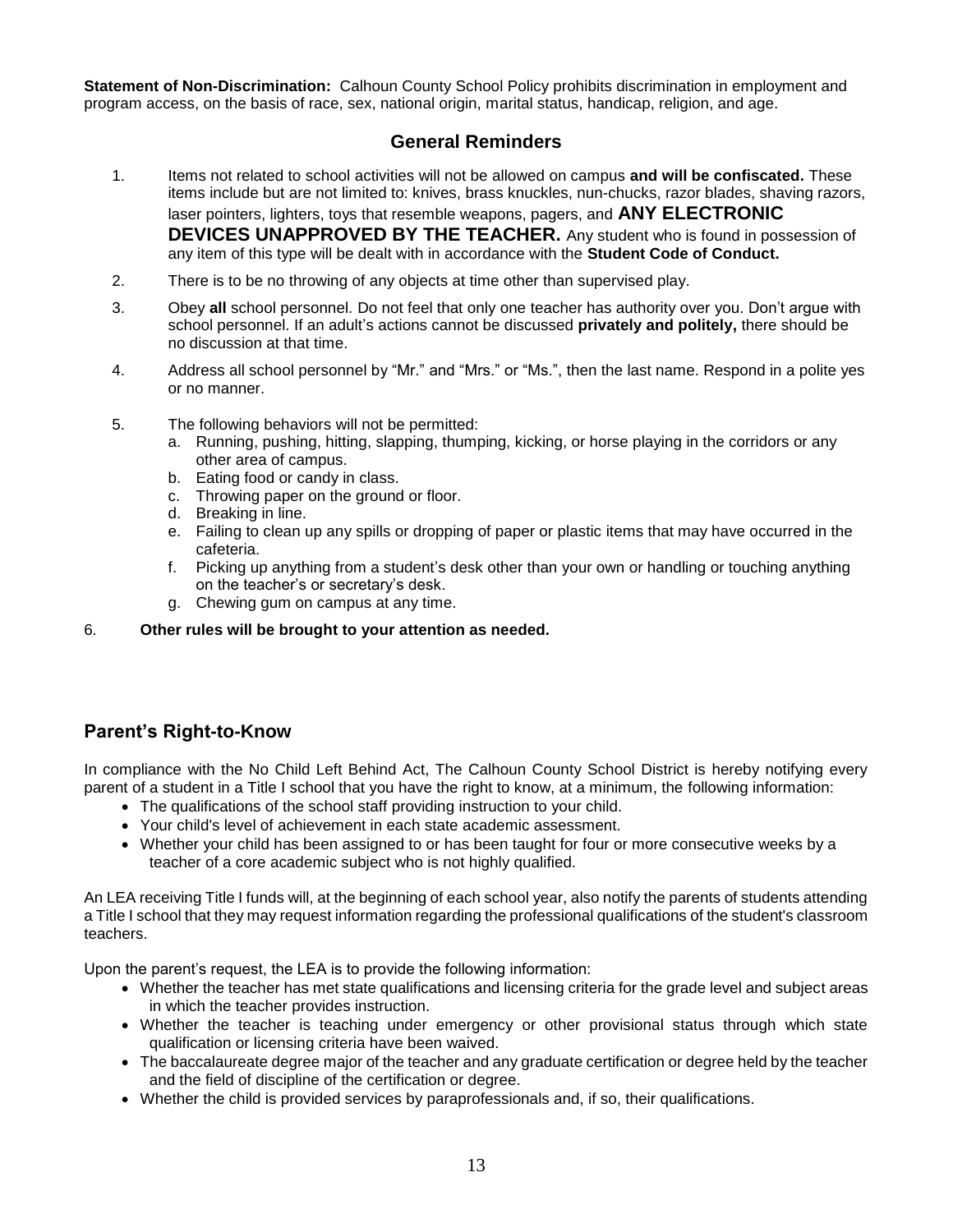Notices to parents are to be in a uniform format unless an alternative format is requested and, to the extent practicable, in a language that the parents understand. This information will be provided within ten school days of the request.

#### **Patriotic Program Rules 1003.44 F.S.**

When the national anthem is played, students and all civilians shall stand at attention, men removing the headdress, except when such headdress is worn for religious purposes.

The pledge allegiance to the flag shall be rendered by students standing with the right hand over the heart. The pledge of allegiance to the flag shall be recited at the beginning of the day in each public elementary, middle, and high school in the state.

Students have the right not to participate in reciting the pledge. Upon written request by his or her parent, the students must be excused from reciting the pledge, including standing and placing the right hand over his or her heart. When the pledge is given, unexcused must show full respect to the flag by standing at attention, men removing the headdress, except when such headdress is worn for religious purposes.

#### **Additional Educational Choice Options 1003.3101**

A parent may request his or her child be transferred to another classroom teacher by contacting the school's principal by written notice or email. Parents do not have the right to choose a specific classroom teacher.

The school principal must approve or deny the transfer within 2 weeks after receiving the request. If the request for transfer is denied, the school principal must notify the parent by certified mail and specify the reasons for the denial.

#### **Teacher Teaching Out-of-Field**

A parent whose student is assigned an out-of-field teacher may request that his or her child be transferred to an in-field classroom teacher within the school and grade in which the student currently is enrolled. The school district must approve or deny the parent's request and transfer the students to a different classroom teacher within a reasonable period of time, not to exceed 2 weeks, if an in-field teacher for that course or grade level is employed by the school and the transfer does not violate maximum class size pursuant to s. 1003.03 and s.1, Article IX of the State Constitution. If a request for the transfer is denied, the school may notify the parent and specify the reasons for the denial. A parent does not have the right to choose a specific teacher.